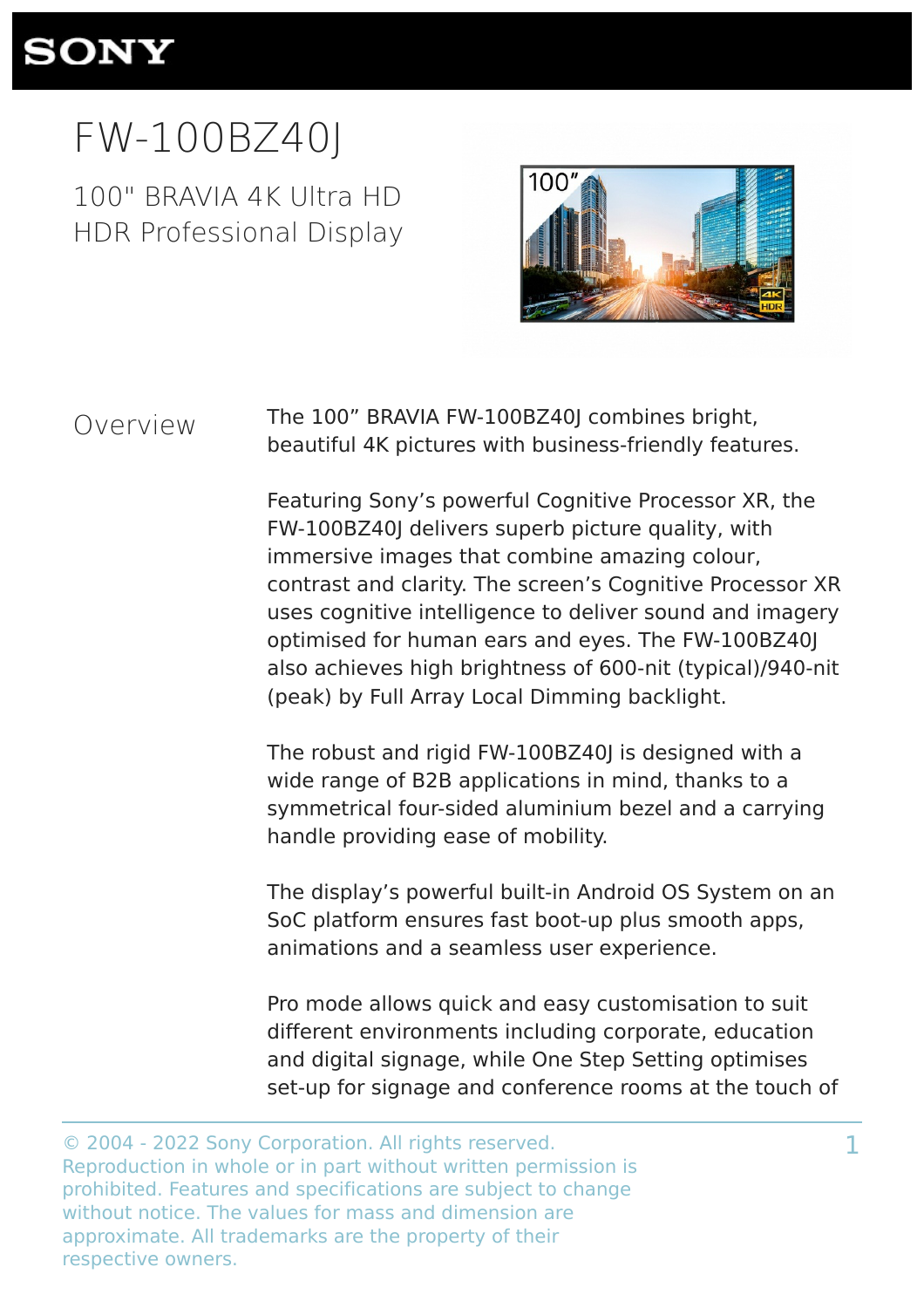a button. IP control capability allows easy installation with support from major key partners including Crestron, Extron and Kramer. The FW-100BZ40J also features integrated mirroring functionality through both Chromecast built-in and AirPlay2, providing a simple, quick and touchless connection from a user's device.

For even greater peace of mind there's the added reassurance of our 3 Years warranty with Repair or if necessary advanced exchange handled by local partner, on premise where possible. You can also choose to extend your support for an additional 2 years.

### Features

#### Cognitive Processor XR

When the different elements that make up a display picture are looked at individually and all elements adjusted to the same level, the results can feel artificial and take the viewer out of the experience. Using human perspective analysis, the Cognitive Processor XR crossanalyses thousands of elements at once to create the perfect immersive picture, just as if its was happening in reality.

#### Rich, natural colour with XR TRILUMINOS Pro

Powered by our Cognitive Processor XR, our FW-100BZ40J display reproduces colour in a way that human eye finds beautiful. See a wider palette of colours with an enhanced range of hue and saturation, allowing natural shades and precise details to be seen, even in dark scenes.

#### Spectacular brightness and contrast

With a peak brightness of 940cd/m² (600cd/m² typical), the panel has Full Array Local Dimming (FALD), making it ideal for presenting 4K HDR (High Dynamic Range)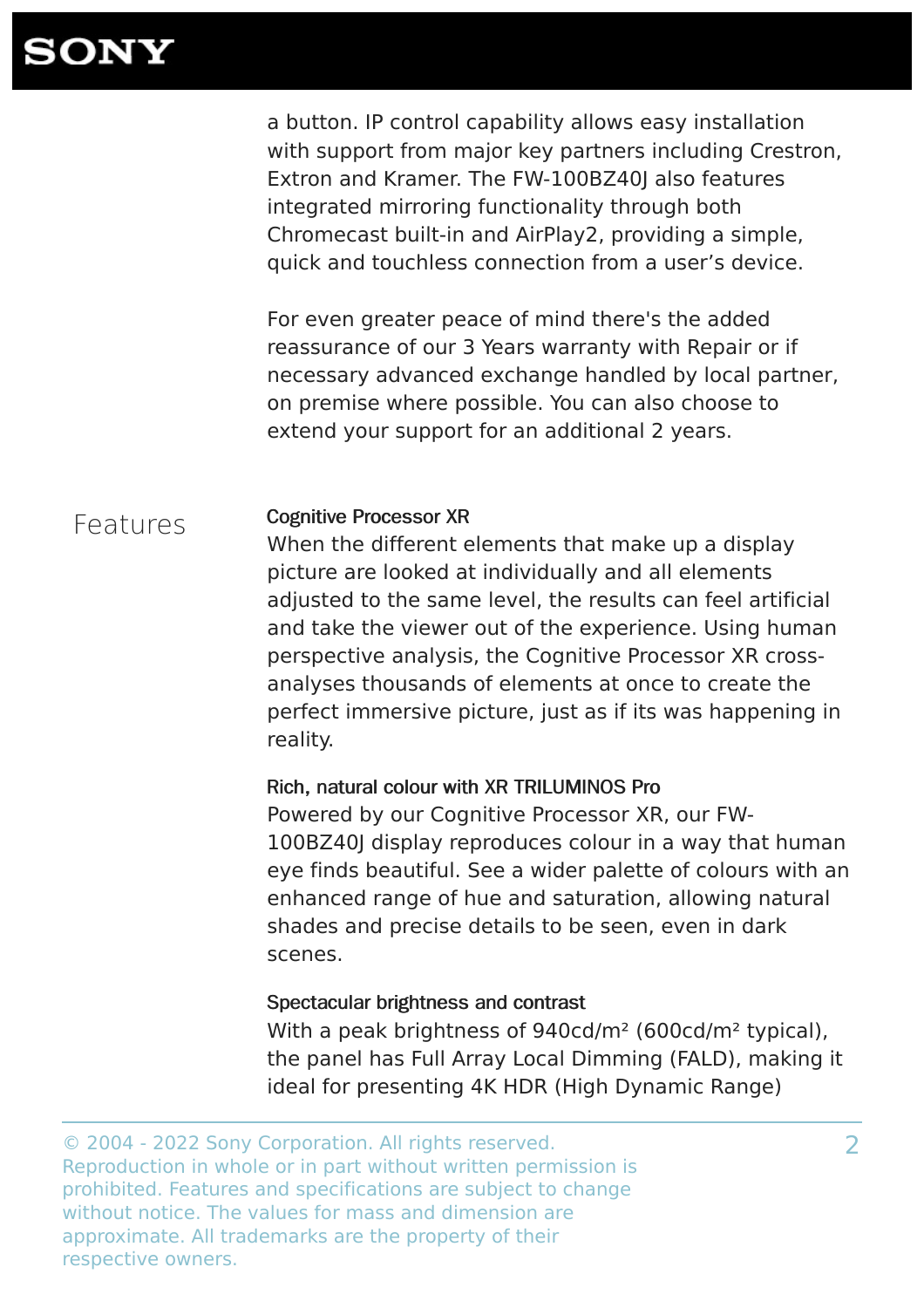content and revealing subtle detail in bright highlights and areas of dark shadow.

#### See finer detail with XR upscaling

The FW-100BZ40J accesses and utilises a vast amount of data, analysing patterns in scenes and recreating subtle details to upscale 2K signals close to true 4K quality for incredibly real and immersive viewing.

#### Smooth, fluid on-screen action XR Motion Clarity

On some screens, especially large ones, fast-moving scenes can lead to blur. Our latest LED XR X-Motion Clarity™ technology keeps everything smooth, bright and clear. Each frame is individually controlled and its duration optimised, while brightness is boosted when needed, so you won't miss a thing.

#### Simple screen mirroring

Support for Chromecast built-in and Apple AirPlay2 makes it easy to stream AV content wirelessly from an Android or iOS device straight to BRAVIA.

#### Enhanced wireless connectivity

The FW-100BZ40J supports wireless connectivity via Wi-Fi 5GHz and 2.4GHz as well as Bluetooth 4.2.

#### Made for doing business

The FW-100BZ40J is designed for professional installations with a robust design, support for landscape, portrait or tilt orientation plus a rugged integral carry handle and cable clamper.

#### Developer friendly, easy integration

BRAVIA offers seamless support with leading automation and control platforms, while open APIs offer limitless integration opportunities with other vendor solutions.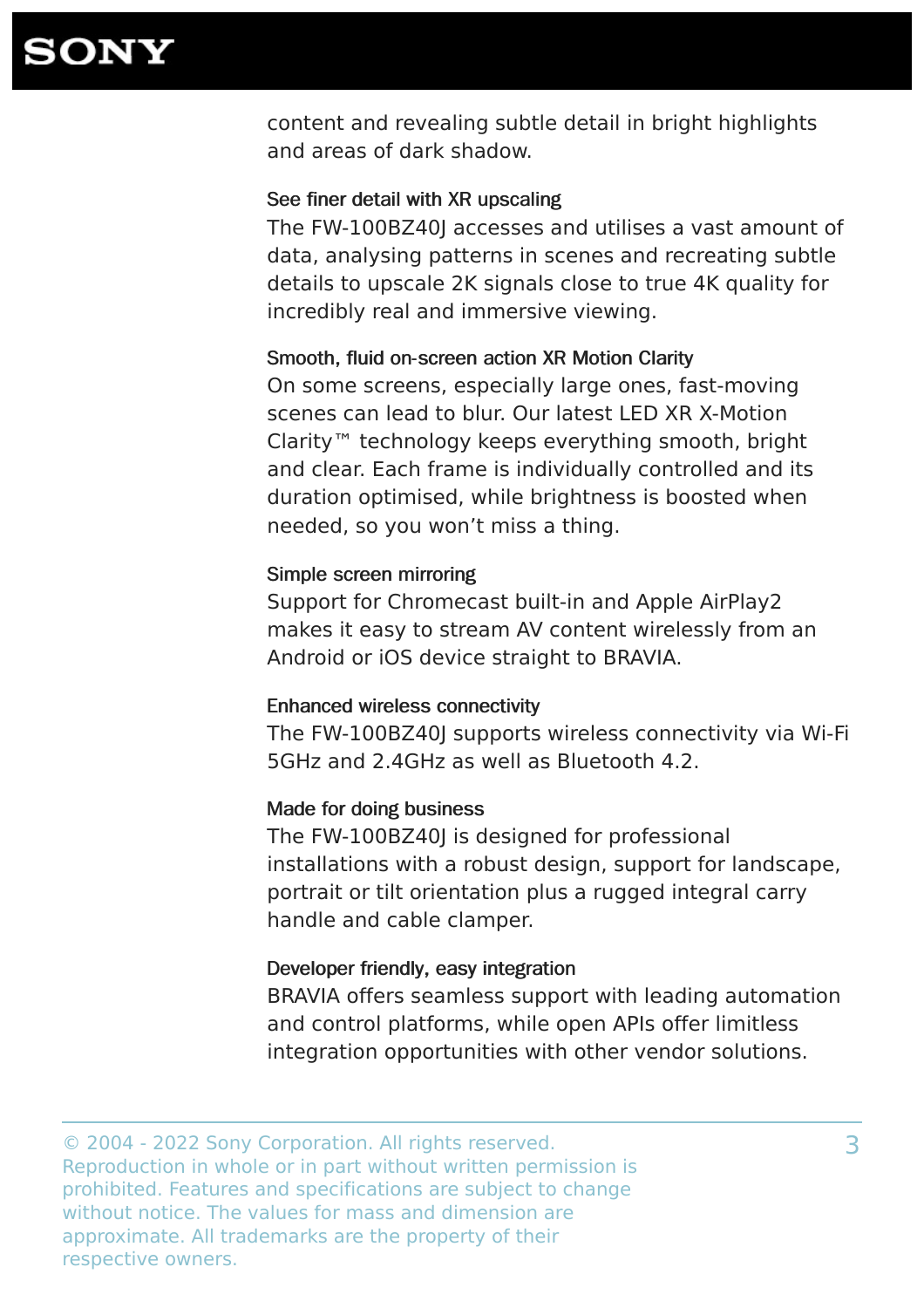#### Greater Peace of Mind

There's the added reassurance of our 3 Years warranty with Repair or if necessary advanced exchange handled by local partner, on premise where possible. You can also choose to extend your support for an additional 2 years.

## Specifications Panel

| Brightness (cd/m2)                 | Typical: 600<br>Peak: 940 |
|------------------------------------|---------------------------|
| <b>Contrast Ratio</b>              | 9000:1                    |
| <b>Response Time</b><br>$(ms)(*1)$ | 7                         |
| <b>Dynamic Contrast</b><br>Ratio   | 600,000:1                 |
| Panel Type (IPS /<br>VA)           | VA                        |
| <b>Panel Surface</b>               | <b>Hard Coat LR</b>       |
| Haze( <sub>%</sub> )               | 0.2                       |
| <b>Backlight Type</b>              | <b>Direct LED</b>         |
| <b>Operation Time</b>              | 24/7                      |
|                                    |                           |

### Video

HDR Compatibility HDR10 / HLG / Dolby Vision

### Size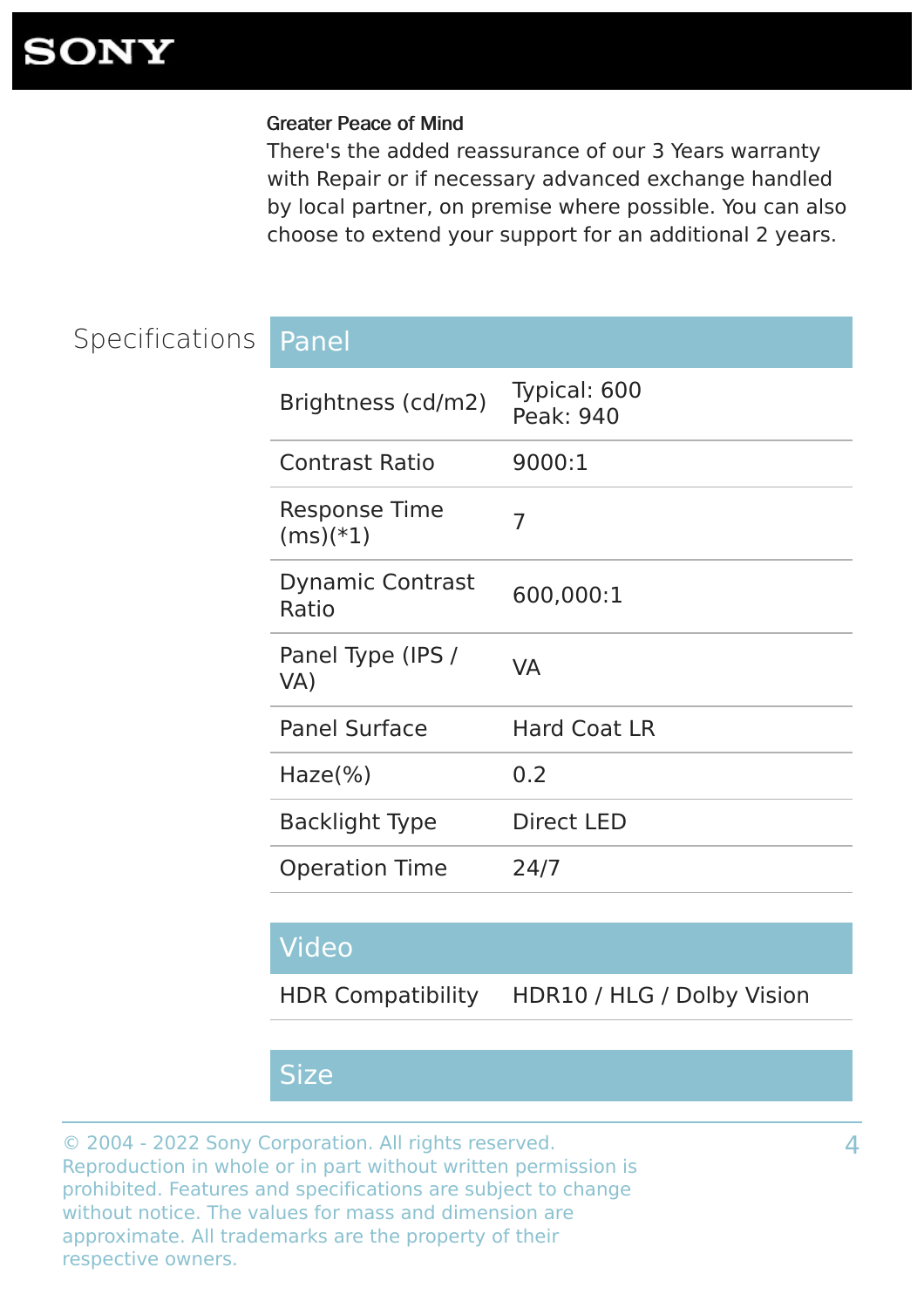| $600 \times 400$ |
|------------------|
| 2260×1297×98     |
| 2260×1346×475    |
| 2440x1577x378    |
|                  |

| Weight                     |      |
|----------------------------|------|
| Display Only (kg)          | 88.9 |
| Display with Stand<br>(kq) | 92.6 |
| Package Carton<br>(kq)     | 129  |

### Power

| <b>Rated Power</b> | 426 |
|--------------------|-----|
| consumption (W)    |     |

| Power           |     |
|-----------------|-----|
| Consumption (in | 0.5 |
| Standby) (W)    |     |

## Further Information

Product Information Sheet https://eprel.ec.europa.eu/qr/495597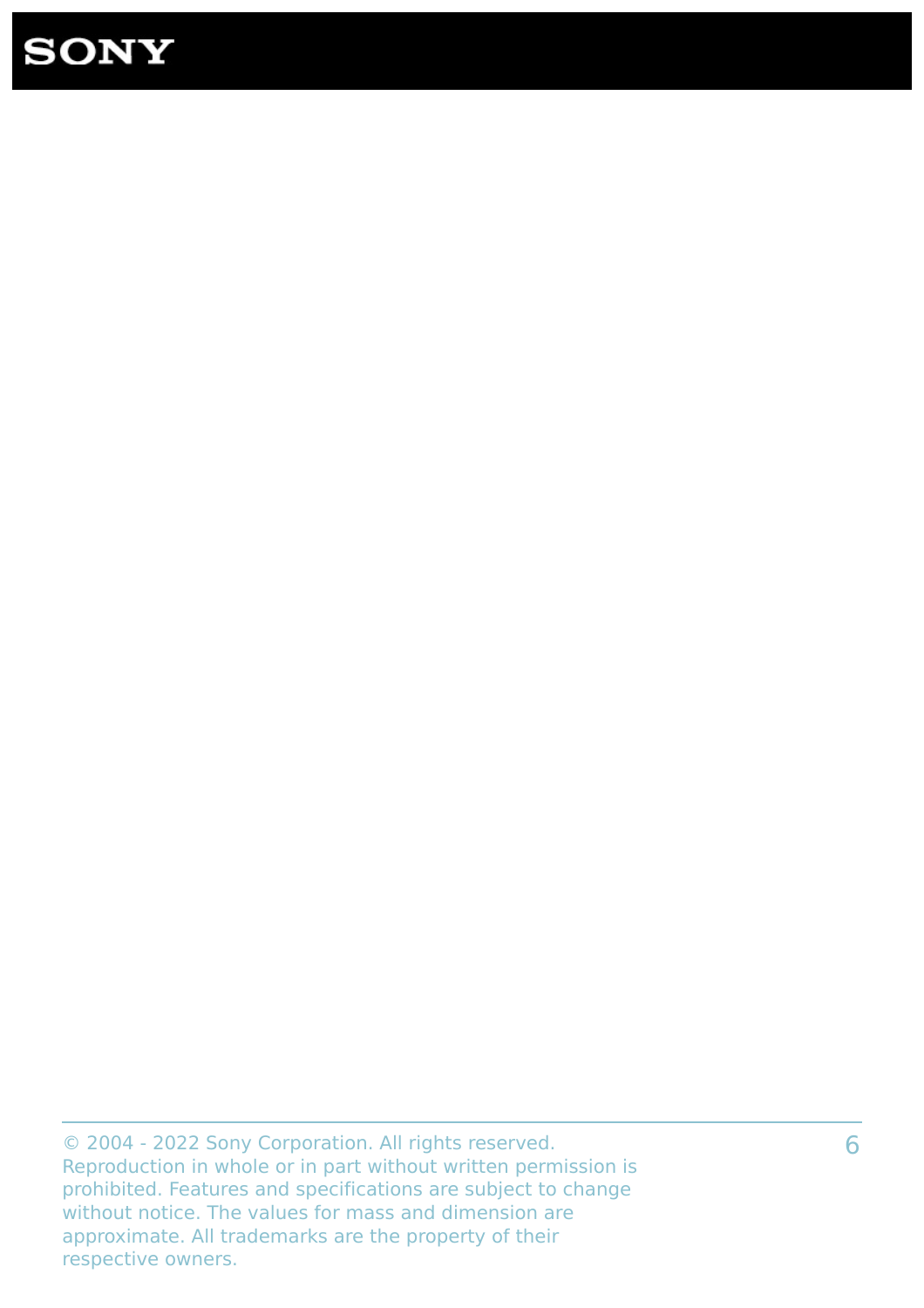## Gallery